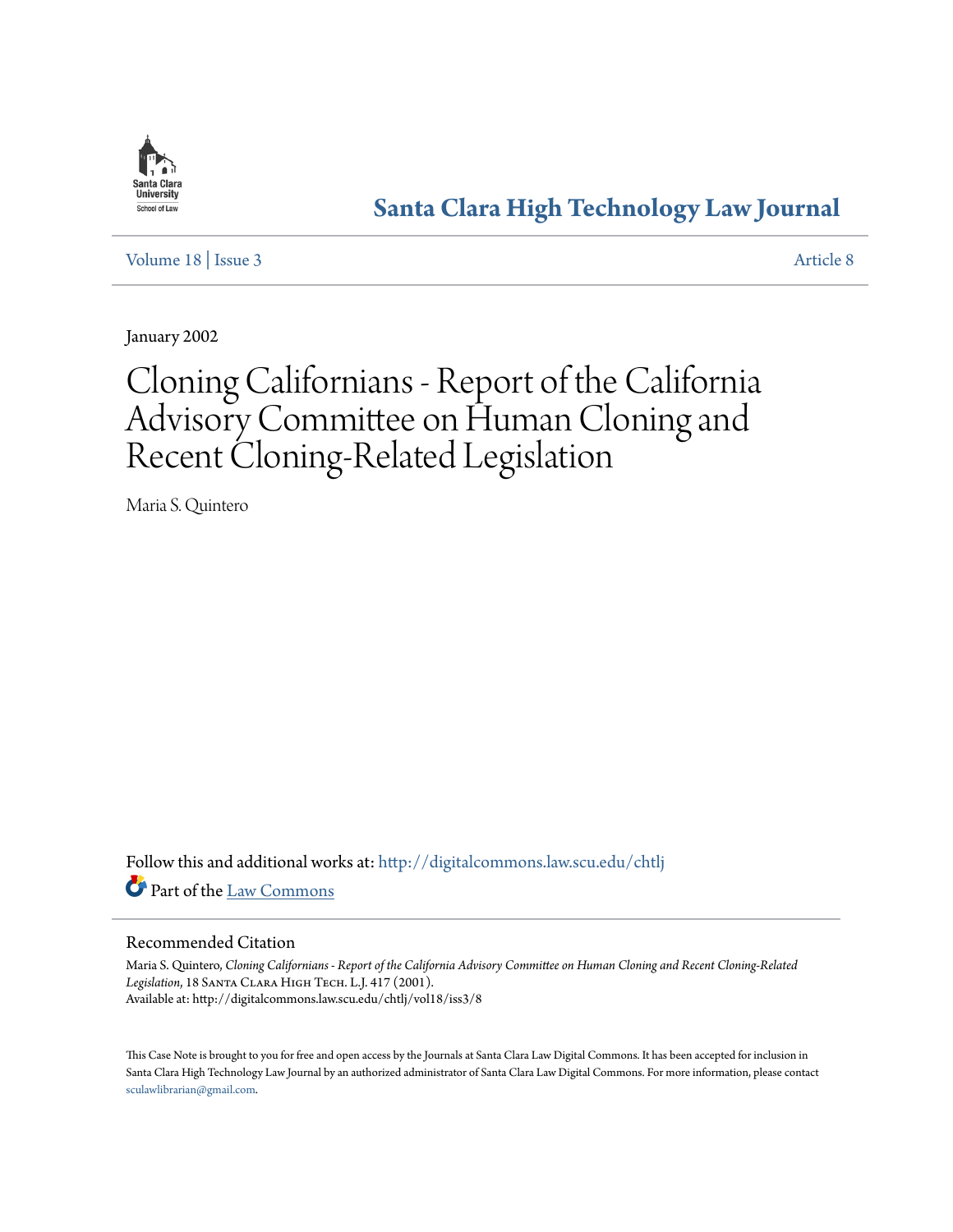# *CLONING CALIFORNIANS? REPORT OF THE CALIFORNIA ADVISORY COMMITTEE ON HUMAN CLONING* **AND RECENT CLONING-RELATED LEGISLATION**

#### *Maria S. Quinterot*

Although reports of Dolly ("the world's most famous sheep"), Dr. Seed and Clonaid's announcements of plans to clone humans, and more recently, the cloning of Cc the cat, have brought the issue of human cloning to the public consciousness, legislatures—both state and federal—are either silent or just beginning to grapple with the technical, legal, and moral issues raised **by** human cloning.' While in **1997** an executive order barred federal funding of cloning research, and various states have enacted legislation banning human cloning, both scholars and legislatures continue to debate the appropriate form of action.<sup>2</sup>

**f** B.A. in Science, Technology and Society, Pomona College, 1999; J.D. Candidate, Santa Clara University School of Law, 2002. Maria would like to thank Dr. Margaret McLean for her assistance.

*<sup>1.</sup> See* Robin McKie, *Scientists Clone Adult Sheep,* OBSERVER (London), Feb. 23, 1997, at **AI** (reporting on the successfully cloned sheep, Dolly, by a team of researchers at the Roslin Institute in Scotland); *Despite Criticism, Scientist Avows Plan to Clone Humans,* BOSTON GLOBE, Jan. 12, 1998, at A3 (reporting on Dr. Seed's announcement to open a human cloning clinic); Jan Cienski, *Human Cloning: 'this will be done': Scientists in race: Embryos to be Implanted Soon in Female Volunteers,* NAT'L POST, Aug. 8, 2001, at A3 (reporting on Clonaid's intent to clone human beings); *Texas Researchers Clone A House Cat,* MIAMI HERALD, Feb. 15, 2002, at A24 (reporting on the December 22, 2001 birth of the cloned cat Cc, short for "Carbon copy," by the company Genetic Savings & Clone); Nell Boyce & Katherine Hobson, *Pets of the Future,* U.S. NEWS & WORLD REP., Mar. 11, 2002 (cover story evaluating the moral and ethical issues involved in cloning pets).

<sup>2.</sup> On March 4, 1997 President Clinton issued an executive order barring federal funding of cloning research. *See* President's remarks announcing the prohibition on federal funding for cloning on human beings and an exchange with reporters, **33** WEEKLY COMP. PRES. DOC. 278 (Mar. 4, 1997), *available at* 1997 WL 10084635; Memorandum on the Prohibition of Federal Funding for Cloning of Human Beings (Mar. 4, 1997), *available at* http://grantsl.nih.gov/grants/policy/cloning directive.htm. Prior to this order, President Clinton had requested a report from the National Bioethics Advisory Commission (NBAC) to evaluate and make recommendations concerning the use of cloning technology. The NBAC report was published on June 9, 1997, and recommended a prohibition of human cloning while calling for broad public dialogue on the issue. *See* NATIONAL BIOETHICS ADVISORY COMMISSION, CLONING HUMAN BEINGS: REPORT AND RECOMMENDATIONS OF THE NATIONAL BIOETHICS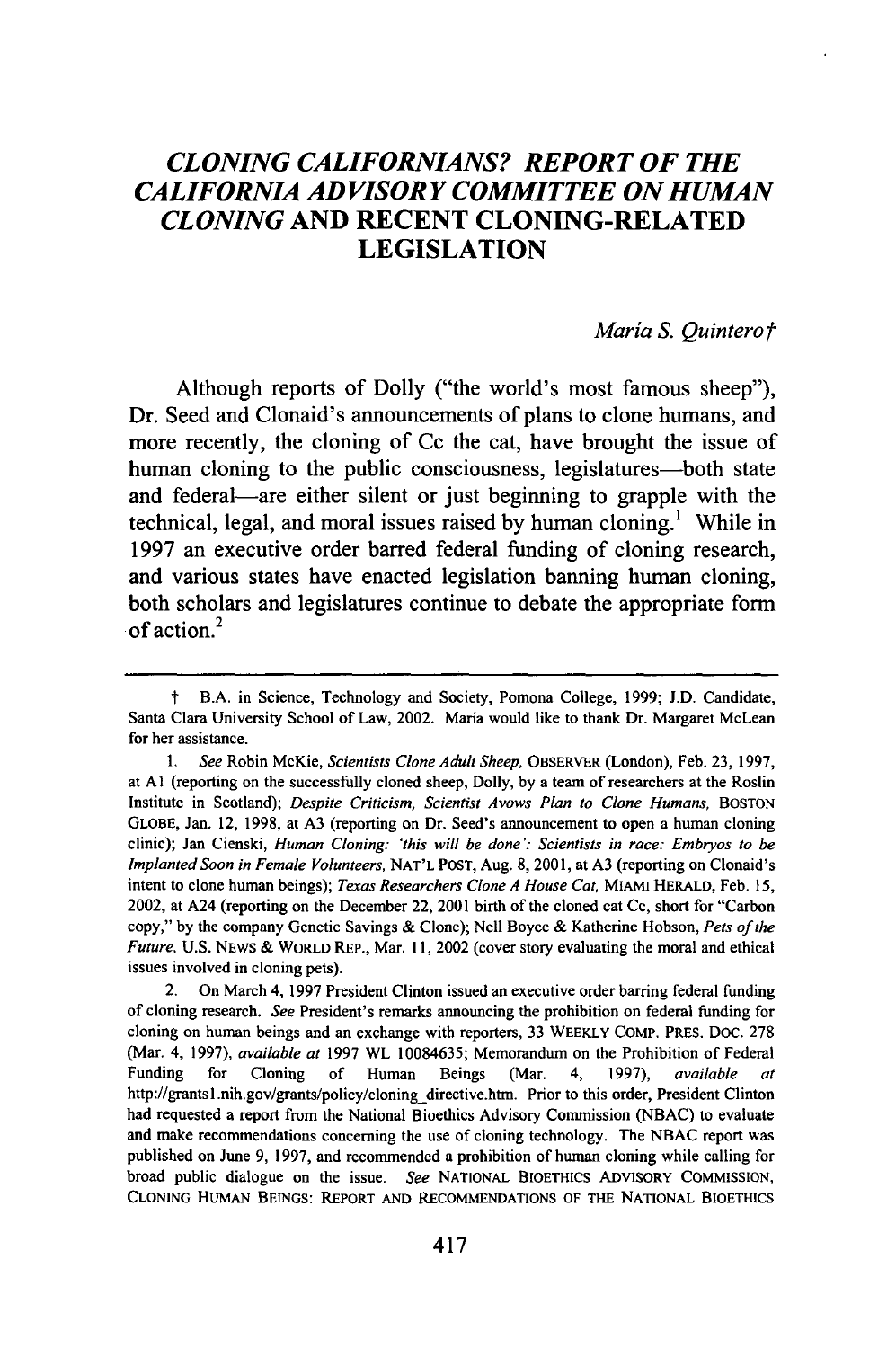Forming part of that debate, on January 11, 2002, the California Advisory Committee on Human Cloning (the "Committee") published its report, *Cloning Californians? Report of the California Advisory Committee on Human Cloning* (the "Report"), which it submitted to the California Department of Health Services.<sup>3</sup> This Case Note summarizes that Report and briefly reviews recent human cloning-related legislation at the state and federal levels. Because of its limited scope, this Note neither discusses nor draws conclusions as to whether various legislative responses to the prospect of human cloning are sound or valid, given the myriad of legal, political, moral, ethical, and scientific issues involved. Rather, recognizing that the regulation of human cloning is still in its infancy, this Note identifies what recent legislative action there has been on both the state and federal levels.

# I. REPORT OF THE CALIFORNIA ADVISORY COMMITTEE ON HUMAN CLONING

In 1997, California became the first state to enact comprehensive legislation banning human cloning.<sup>4</sup> The legislation placed a fiveyear moratorium on the cloning of an entire human being "in order to evaluate the profound medical, ethical, and social implications that such a possibility raises."<sup>5</sup> To that end, the Legislature called upon the State Director of Health Services "to establish a panel of representatives from the fields of medicine, religion, biotechnology, genetics, law, bioethics, and the general public to evaluate those implications, review public policy, and advise the Legislature and the Governor in this area."<sup>6</sup> On December 23, 1998, the Director of the Department of Health Services formally appointed twelve individuals

ADVISORY COMMISSION (June 1997), *available at* http://bioethics.georgetown.edu/nbac/pubs/cloningl/cloning.pdf. There has also been subsequent state and federal legislative action regarding human cloning. *See* discussion *infra* Part II and accompanying notes.

**<sup>3.</sup>** CAL. ADVISORY COMM. ON HUMAN CLONING, CLONING CALIFORNIANS? REPORT OF THE CALIFORNIA ADVISORY COMMITTEE ON HUMAN CLONING (Jan. 11, 2002) [hereinafter REPORT], *available at* http://www.scu.edu/SCU/Centers/Ethics/publications/adbdreport.html.

*<sup>4.</sup> See* CAL. Bus. & PROF. CODE §§ 16004, 16105, 2260.5 (2001) (providing for revocation of licenses issued to businesses for violations relating to human cloning and construing such violations as unprofessional conduct); CAL. HEALTH & SAFETY CODE §§ 24185, 24187, 24189 (2001) (establishing administrative penalties and prohibiting the cloning of human beings and the purchase or sale of ovum, zygote, embryo or fetus for the purpose of cloning human beings).

<sup>5.</sup> CAL. HEALTH& SAFETY CODE § 24185 (2001).

<sup>6.</sup> *Id.* The Genetic Disease Branch of the California Department of Health Services was charged with implementing the legislation.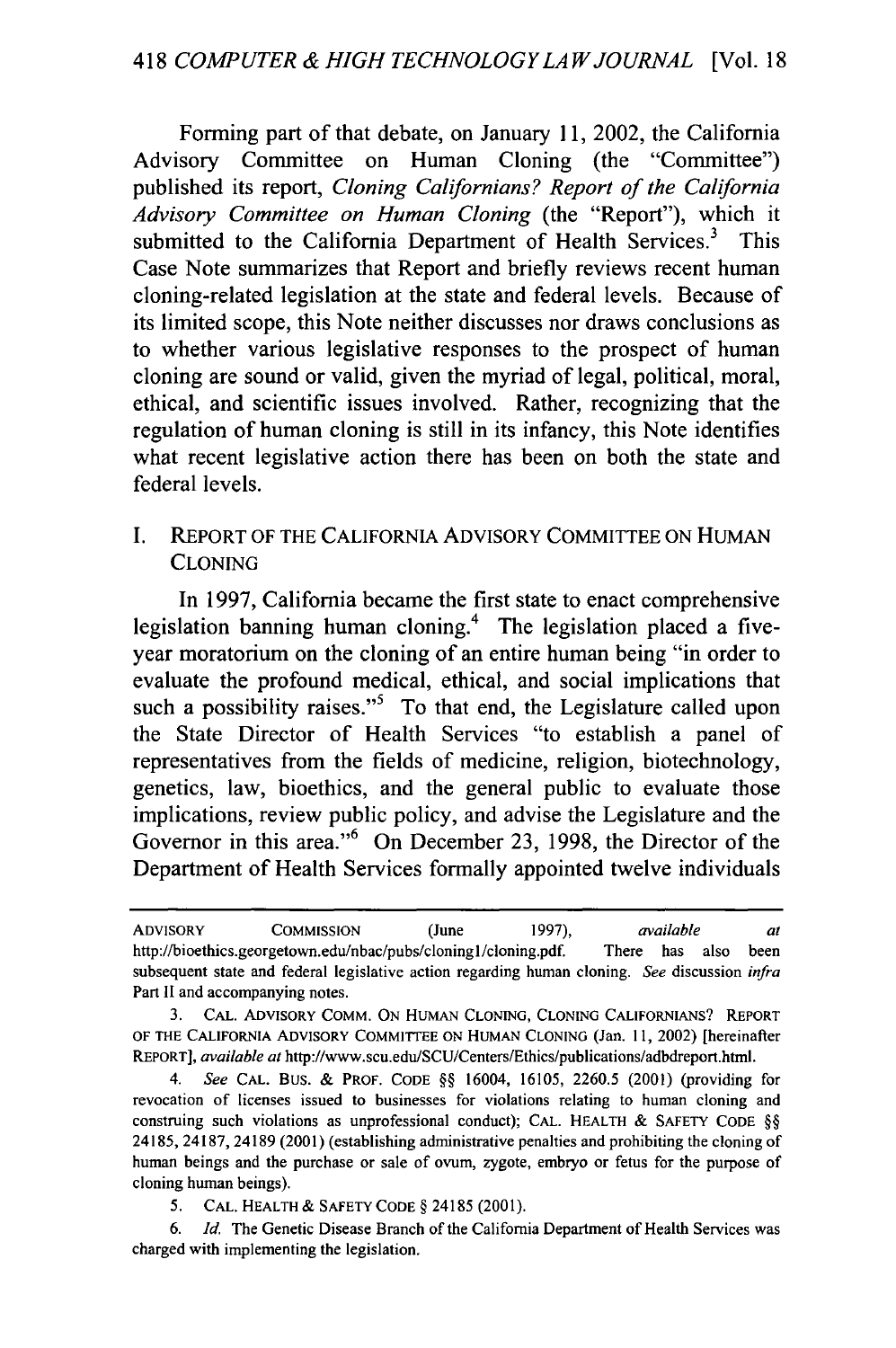to serve as members of the Committee.<sup>7</sup> On May 8, 1999, the Committee held its first meeting and thereafter held a round of public hearings followed by a series of five closed meetings.<sup>8</sup> As a result of those meetings, in its Report, the Committee made five main recommendations regarding human cloning.<sup>9</sup>

## *A. Recommendation One: California Should Prohibit Human Reproductive Cloning*

California law already prohibits human reproductive cloning, but this moratorium is operative only until January 1, 2003.<sup>10</sup> After reviewing the arguments for and against human reproductive cloning, the Committee ultimately concluded that another flat ban should issue, but with no expiration date. The Committee also noted, however, that a "subsequent Legislature and Governor could, of course, allow human reproductive cloning based on new information or changed views," but that "the burden of going forward should fall to those who seek to convince the State to make such a change."'I

The Report includes a review of a number of arguments for and against human reproductive cloning. The Committee suggests that the most compelling argument against human reproductive cloning is that of safety, $12$  since direct evidence concerning the safety of human reproductive cloning is lacking, and "serious theoretical reasons"<sup>13</sup> cause concern about the safety of reproductive cloning.

13. *Id. §* II(B)(1), at 23. Such reasons include "epigenetic changes in the donor cell's DNA, which might not be reversed in the cloning process; problems with maternal and paternal

<sup>7.</sup> Committee members did not receive any funding for their work, save for reimbursement of some travel expenses. The twelve members, with their expertise in parenthesis, are as follows: Francine Coeytaux, MPH (Public); Theodore Friedman, MD (Genetics); David Gollaher, Ph.D. (Biotechnology); Henry T. Greely, JD (Law); Roger Hoag, MD (Medicine); Bernard Lo, MD (Ethics); Bert Lubin, MD (Medicine); Margaret R. McLean, M.Div., Ph.D (Religion); Francis C. Pizzulli, JD (Law); Radhika Rao, JD (Law); Larry Shapiro, M.D. (Medicine); and Tracy Trotter, MD (Medicine).

<sup>8.</sup> REPORT, *supra* note 3, § I(A), at 5.

<sup>9.</sup> Human reproductive cloning can be defined generally and will be used throughout this Note to mean the use in humans of somatic cell nuclear transfer to create a human fetus that is substantially genetically identical to a previously-born human being. In contrast, human nonreproductive cloning is defined as "the transfer of human cell nuclei into enucleated oocytes to produce human pre-embyros without implanting the pre-embryos to produce a human child." *Id. §* Ill, at 38.

<sup>10.</sup> *See* CAL. Bus. & PROF. CODE §§ 16004, 16105, 2260.5 (2001) (operative until Jan. 1, 2003); **CAL.** HEALTH & SAFETY **CODE** §§ 24185, 24187, 24189 (2001) (operative until Jan. 1, 2003).

**<sup>11.</sup>** REPORT, *supra* note 3, § II(C), at 37.

<sup>12.</sup> *See* id. *§* II, at **17.**

<sup>419</sup>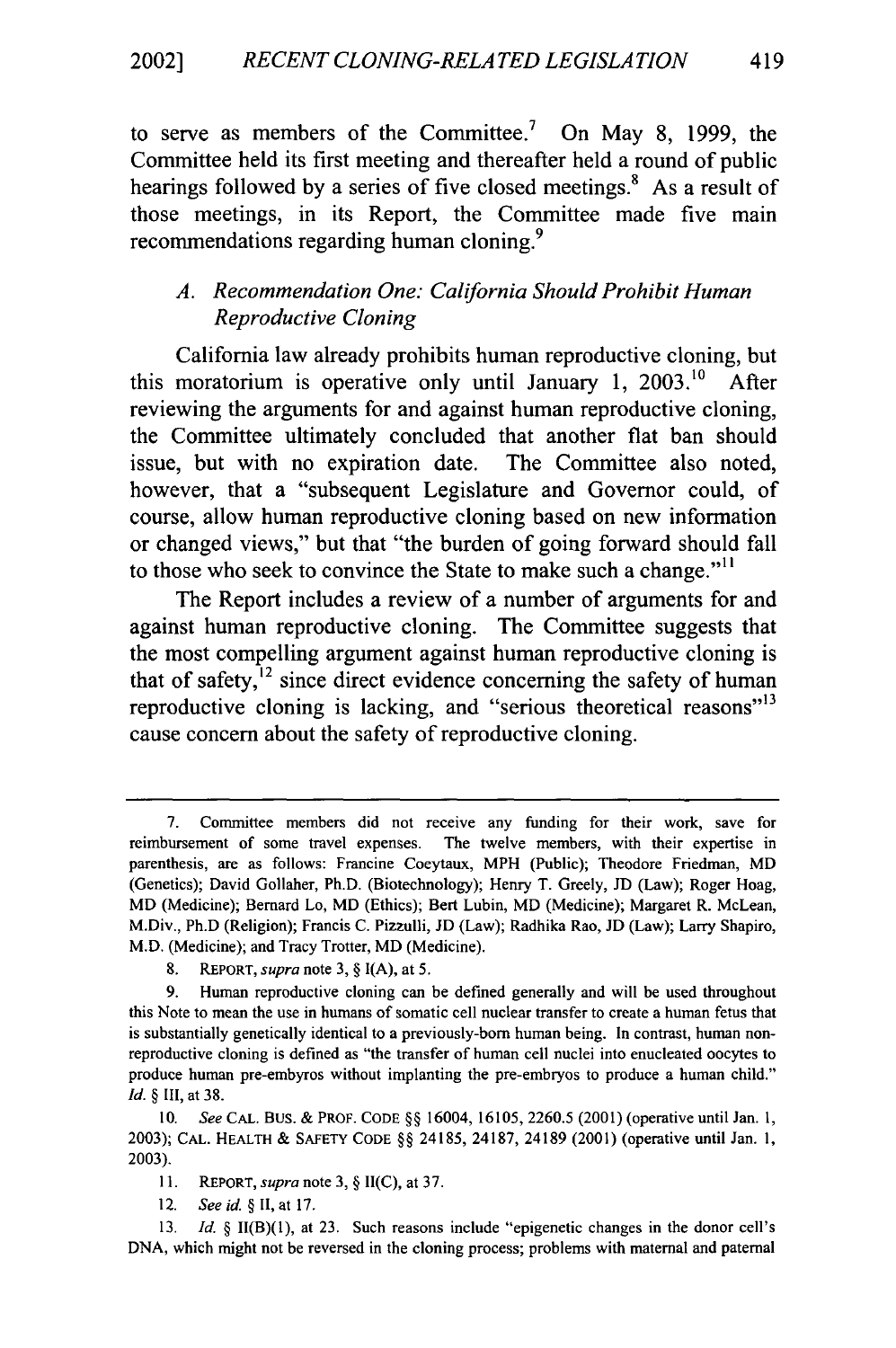Beyond physical safety concerns, the Committee also cited arguments that psychological harm to individuals and harm to society could ensue should human reproductive cloning be allowed. Although proponents argue that such harms are speculative, a cloned child and the DNA donor may risk the feeling of the loss of uniqueness, while parents of cloned children may impose unfair expectations during their children's development.<sup>14</sup> Furthermore, harms to society, including, but not limited to, a confusion of family and generation structures, genetic eugenics, and the creation of a DNA divide, also militate against permitting human reproductive  $2.44 \text{ cm}$ <br>cloning.<sup>15</sup>

In making its recommendation to prohibit human reproductive cloning, the Committee also addressed arguments that human reproductive cloning is impermissibly unnatural or inherently immoral, and also noted the political argument against human reproductive cloning. 16 The Committee further examined the possible alternative to a complete ban on human reproductive cloning-to permit some human reproductive cloning and selectively regulate it but concluded there were numerous pragmatic difficulties with such a policy option. **<sup>17</sup>**

# *B Recommendation Two: California Should Not Prohibit But Should Reasonably Regulate Human Non-Reproductive Cloning*

While the Committee unanimously agreed that human reproductive cloning should be prohibited, it also unanimously agreed that human non-reproductive cloning, rather than being banned, should be reasonably regulated. The Committee found persuasive the arguments favoring human non-reproductive cloning, such as general benefits to human health and medicine-including the promise of preventing and alleviating human disease, disability and premature death—and using cloning technology as a source of human stem cells in order to avoid immune responses to transplanted tissue.<sup>18</sup>

18. *Id. §* III(A)(l)-(2), at 38-40.

imprinting of DNA in a clone; accumulated damage in the DNA of the donor somatic cell; telomere length; and problems with reprogramming of the donor cell's DNA." *Id.*

<sup>14.</sup> REPORT, *supra* note 3, § II(B)(2)(a)-(c), at 24-27.

*<sup>15.</sup> Id.* § lI(B)(3)(a)-(c), at 27-29. Genetic eugenics refers to the possibility of the deliberate genetic selection of certain characteristics for a child. A "DNA divide" refers to a world of genetic have and have-nots, since the technology may be available only to the rich. *Id.*

<sup>16.</sup> REPORT, *supra* note 3, § 1l(B)(4), (6), at 31-32, 36-37.

<sup>17.</sup> *Id.* § II(B)(4)-(6), at 32-36.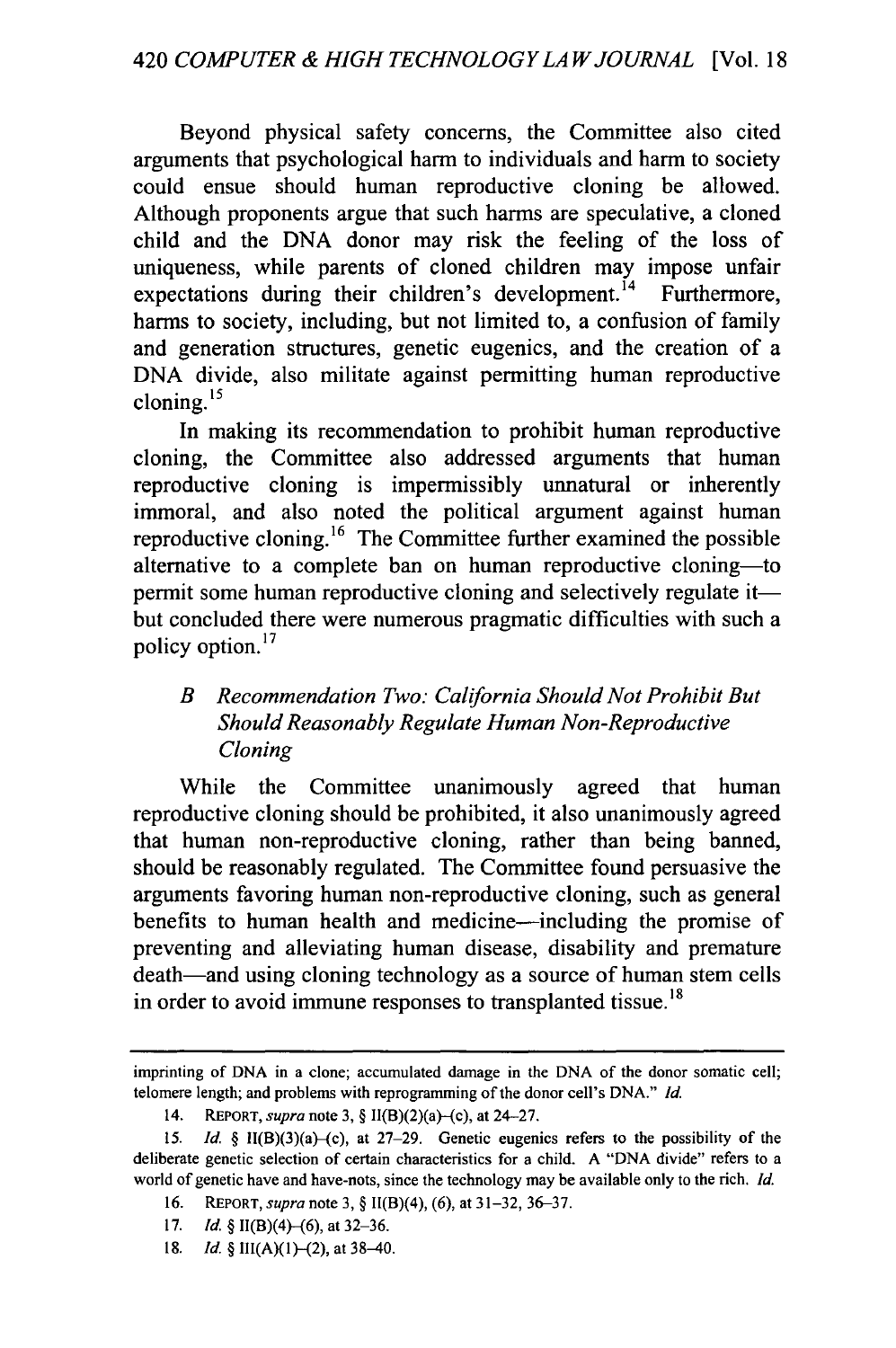The Committee also discussed arguments against nonreproductive cloning: (1) human non-reproductive cloning will lead to human reproductive cloning; (2) the creation and use of pre-embryos in research violates the pre-embryo's moral status as a person; (3) the need for donated human eggs will necessarily increase demand for such eggs; and, (4) access to the technology will be limited on the basis of wealth and hence violate the principle of distributive justice.<sup>19</sup>

Because the use of human non-reproductive cloning, which may prove essential to effective stem cell therapy, holds "enormous medical promise" in preventing and alleviating human disease and suffering, the Committee ultimately concluded that, although there are "appropriate concerns about this kind of research," such cloning should be permissible.<sup>20</sup> The Committee reasoned that the "moral scale weighing harms to a limited number of pre-embryos on one side against potentially hundreds of thousands of affected and clearly morally significant humans, on the other hand, can, it seems to us, justify the use of pre-embryos in this work. To ban such research would, to many of us, be itself unethical. $^{21}$ 

The Committee also stated that human non-reproductive cloning research should be regulated both in the public and private spheres and such regulation should be designed to protect the interest of the individuals involved. In particular, the Committee stated that the regulation should (a) prohibit the use of pre-embryos after development of the primitive streak, since the appearance of the primitive streak may be an important indicator of the development of the moral status of the pre-embryo, (b) ensure that the persons providing cells for this purpose give informed consent, and (c) require that the research be permitted by an approved Institutional Review Board ("IRB"). <sup>22</sup>

#### *C. Recommendations Three, Four, and Five: Implementation*

While Recommendations One and Two provide substantive advice regarding the prohibition or regulation of human cloning,

<sup>19.</sup> *Id. §* II1(B)(1)-(4), at 40-44.

<sup>20.</sup> *Id. §* Il1(C), at 44.

<sup>21.</sup> REPORT, supra note 3, *§* Il(C), at 44.

<sup>22.</sup> *Id. §* Ii, at 38. Francis C. Pizzuli, an advisory committee member writing separately, goes further in specifying IRB review. He states that regulation should "(1) suggest the scope of an enforcement agency, particularly for non-federally funded entities that are not deterred by IRB disapproval and consequent loss of federal funding" and "(2) recommend directing the agency having jurisdiction over public and private research to promulgate regulations for the approved IRBs." *Id.* at 49 (separate statement of Francis C. Pizzulli).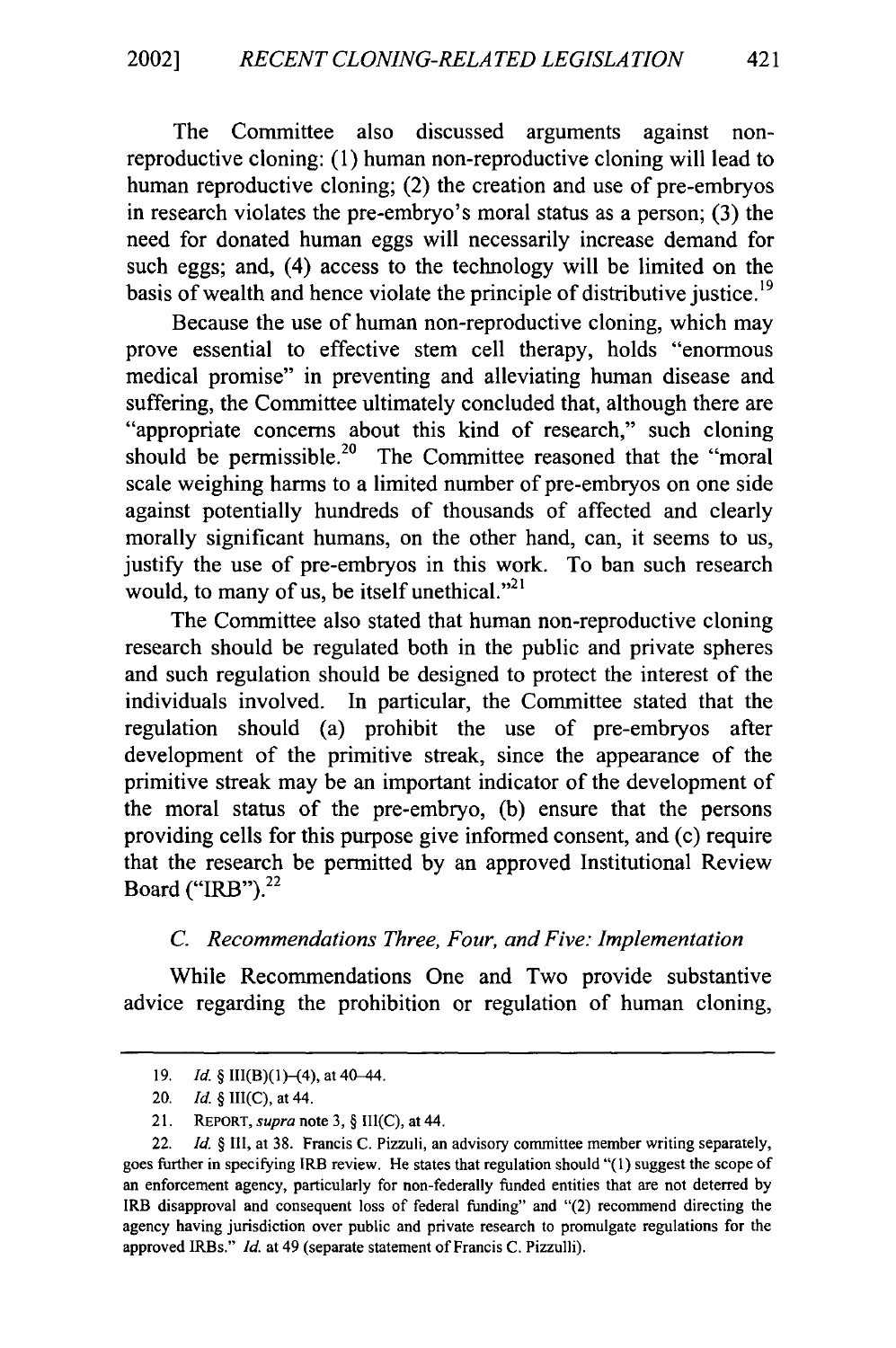Recommendations Three, Four, and Five suggest how California should implement a human cloning policy. The Committee's third recommendation—that federal and state regulation and action should be watched carefully—derives from the concern that should the federal government prohibit human reproductive cloning, this action may either preempt California legislation or make California legislation unnecessary.<sup>23</sup> The actions of other states, the Committee noted, should also be watched since such actions could provide helpful and useful experience to California's formation of a regulatory plan.

Recognizing that "[r]egulating a scientific field undergoing rapid change is difficult for a legislature," the Committee made its fourth recommendation that the legislature should broadly define human cloning and delegate the duty of writing and revising specific definitions to a state agency.<sup>24</sup> The Committee gave the following example of such a definition:

Human reproductive cloning is defined as the creation of a human fetus that is substantially genetically identical to a previously-bom human being. The use in humans of somatic cell nuclear transfer with a donor cell from an adult, as used in the creation of Dolly, is an example of such cloning. The Department of Health Services shall have the power to write and interpret regulations defining more precisely the procedures that consist human reproductive cloning for the purposes of this statute.<sup>25</sup>

Following this call for regulatory flexibility, the Committee, also in its fifth recommendation, suggested that the legislature create an "ongoing mechanism," such as a panel of experts, to provide advice to the government on new and developing issues in biotechnology.<sup>26</sup>

- 24. REPORT, *supra* note 3, § IV(B), at 46.
- 25. *Id.* § IV(B), at 46-47.

<sup>23.</sup> *Id. §* IV(A), at 45. Federal preemption presumes, of course, that the federal legislation is constitutionally valid. Whether a ban on human cloning is constitutional has been questioned by a number of scholars, who raise possible constitutional challenges based on the reach of the Commerce Clause, the right to privacy and the right to scientific inquiry, among others. *See, e.g.,* Lori Andrews, *Is There A Right to Clone? Constitutional Challenges to Bans on Human Cloning,* 11 HARV. J.L. & **TECH.** 643 (1998). *See also* REPORT, *supra* note 3, §  $II(A)(1)$ , at 18-20 (discussing whether there is a fundamental right to reproduce and whether such a right might encompass human reproductive cloning).

<sup>26.</sup> *Id. §* IV(C), at 47-48. The issue of cloning by embryo-splitting particularly troubled the Committee, in which it may be possible to use such technology to have a "delayed-twin." Stating that recommendation on this issue was not before it, the Committee suggested that further evaluation "by someone" should be considered. *Id.*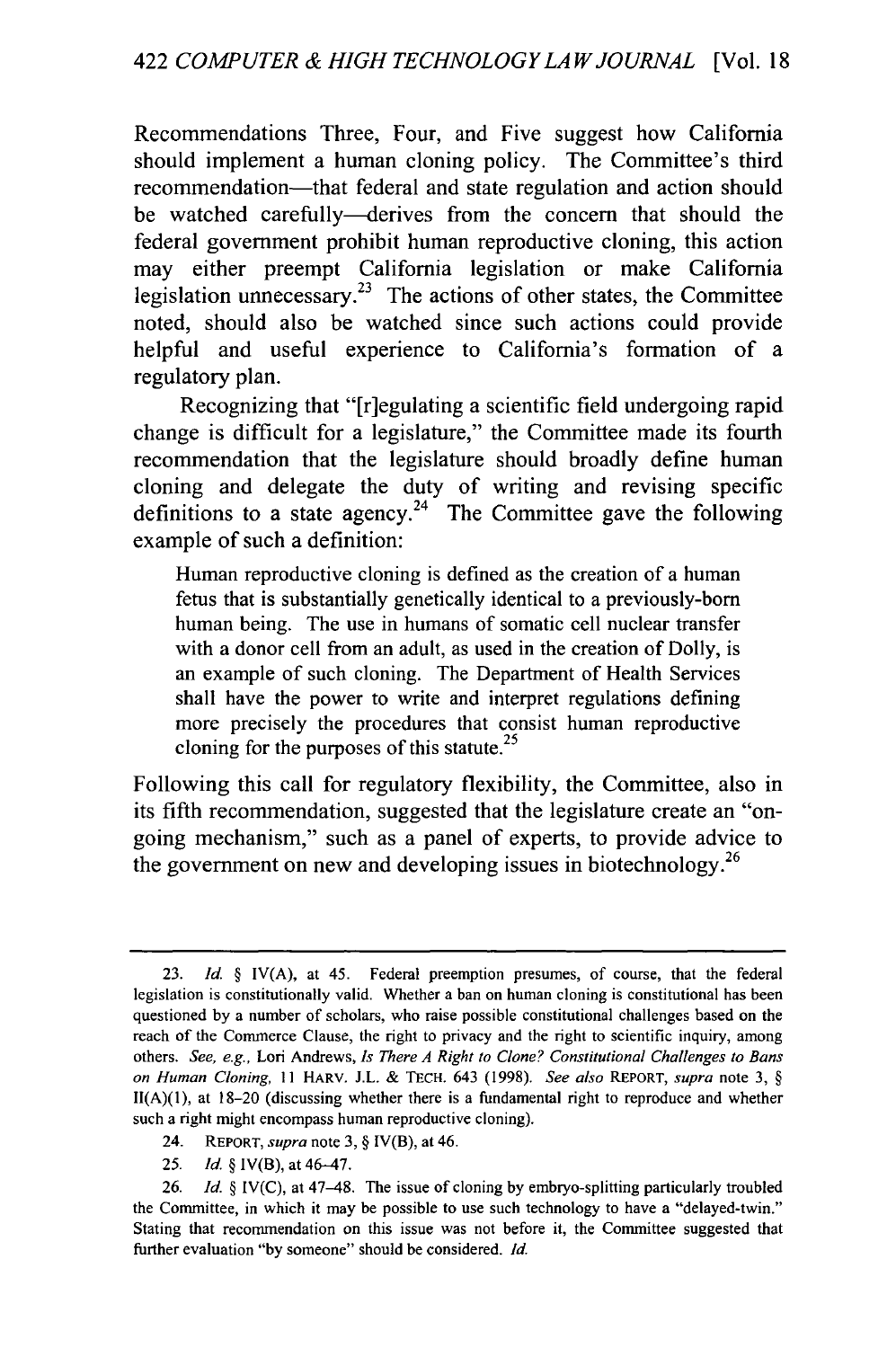#### II. STATE AND FEDERAL CLONING-RELATED LEGISLATION

Since California became the first state to prohibit human cloning in 1997, only five states-Louisiana, Michigan, Missouri, Rhode Island, and Virginia-have either prohibited the cloning of human beings or limited the use of state funds for human cloning research.<sup>27</sup> Seventeen other states have proposed human cloning related legislation, but no bills have passed. $^{28}$ 

Specifically, Louisiana, Michigan, Rhode Island, and Virginia each prohibit human cloning, while Missouri limits the use of state funds for human cloning research.<sup>29</sup> These states also, with the exception of Missouri, provide specific exceptions for purposes of scientific research and cell-based therapies, and establish civil penalties for violations ranging from \$50,000 for each incident in Virginia to \$10 million, if the violator is a corporation, firm, clinic, laboratory or research facility, in Louisiana.<sup>30</sup> Michigan is currently the only state to impose criminal penalties, making a violation of its prohibition on human cloning a felony, punishable by imprisonment for not more than ten years, or a fine of not more than \$10 million, or  $both.<sup>31</sup>$ 

However, in California, California Senate Bill 1557 would similarly impose criminal sanctions:

<sup>27.</sup> *See* **LA.** REV. **STAT. ANN.** 40 § 1299.36.6 (2002) (prohibiting human cloning, providing exceptions for scientific research and cell-based therapies and establishing civil penalties); MICH. STAT. ANN. §§ 333.26401-06 (2002) (prohibiting use of state funds for human cloning, providing exceptions for scientific research or cell-based therapies, and establishing civil penalties); 2002 Mo. LAWS § 1.217 (limiting use of state funds for human cloning research); R.I. GEN. LAWS § 23-16.4-1 to 4-4 (2002) (prohibiting human cloning, providing exceptions for biomedical, microbiological, and agricultural research and establishing civil penalties for individuals, hospitals, and corporations); VA. CODE. ANN. § 32.1-162.32.2 (2002) (prohibiting human cloning, providing exceptions for research purposes, and establishing civil penalties).

<sup>28.</sup> These states are Alabama, Arizona, Florida, Georgia, Illinois, Indiana, Kentucky, Maryland, Massachusetts, Minnesota, New York, Oregon, Pennsylvania, South Carolina, Tennessee, Texas, and Wisconsin. Some states, such as New Jersey, have held committee meetings to discuss the implications of human cloning. Over 20 states also have laws banning or restricting research with human embryos, which might prohibit forms of non-reproductive cloning. *See* REPORT, *supra* note 3, § I(C)(2), at 15.

<sup>29.</sup> *See supra* note 27.

<sup>30.</sup> LA. REV. **STAT.** ANN. 40 § 1299.36.3 (2002); VA. CODE. ANN. § 32.1-162.32.2 (2002).

<sup>31.</sup> MICH. COMP. LAWS § 750.430a (2002).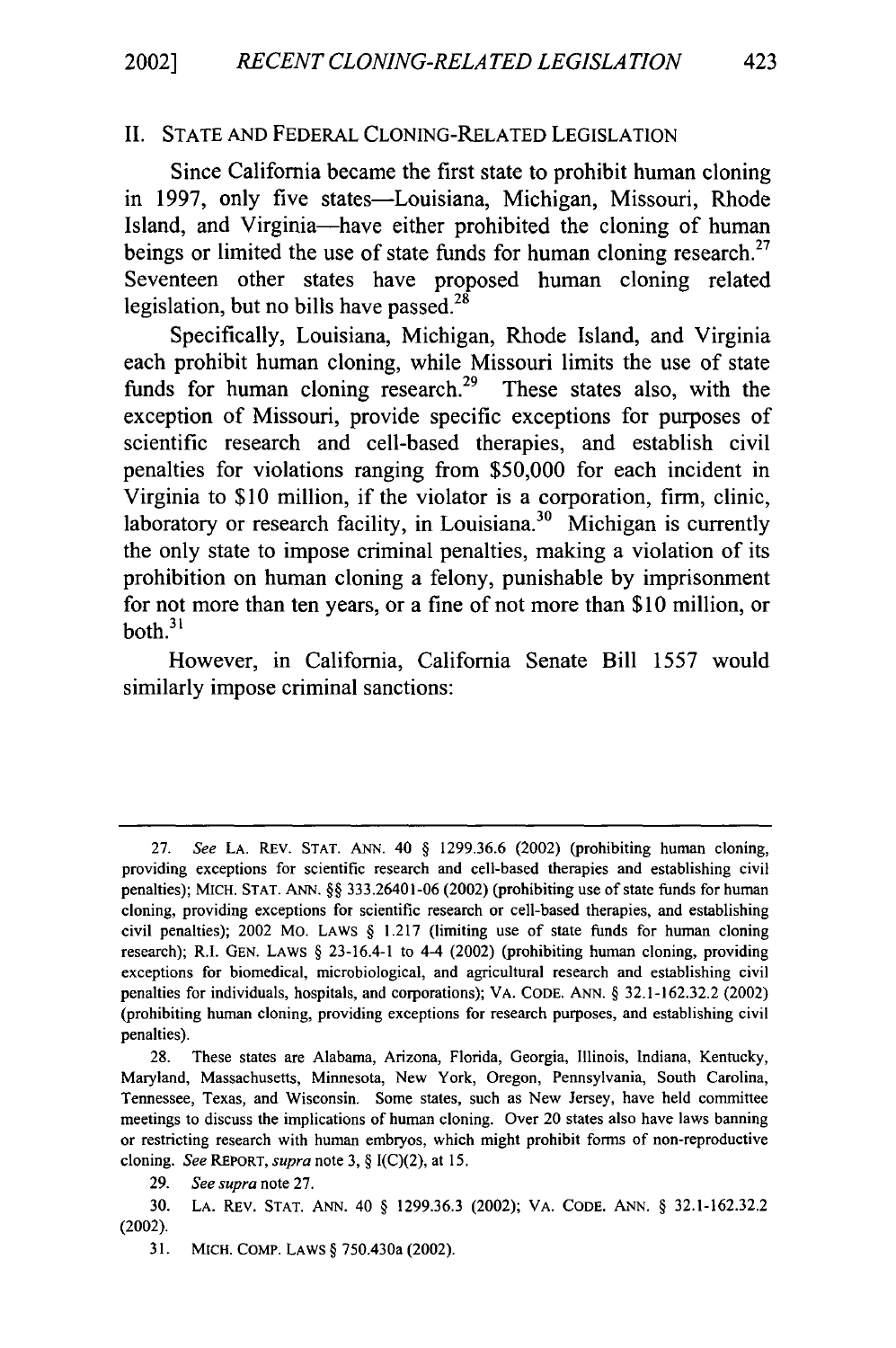(a) **If** the defendant is a corporation, firm, clinic, hospital, laboratory, or research facility, **by** a fine of not more than one million dollars **(\$1,000,000)** or the applicable amount under subdivision (c), whichever is greater.

**(b) If** the defendant is an individual, **by** a fine of not more than the greater of two hundred **fifty** thousand dollars **(\$250,000)** or the applicable amount under subdivision **(c).**

(c) **If** any defendant derives pecuniary gain from a violation of this section, the defendant may be fined not more than an amount equal to the amount of the gross gain multiplied **by two. <sup>32</sup>**

The bill would prohibit both human reproductive and therapeutic cloning, and eliminate the sunset date of California's current ban on human reproductive cloning.<sup>33</sup> Another bill, California Senate Bill **1230,** would also extend the operation of the prohibition indefinitely, echoing the Committee's recommendation for a flat ban with no expiration date.34 Unlike California Senate Bill **1557,** however, the bill would only prohibit human reproductive cloning, and give power to the Department of Health Services to adopt, interpret, and revise the definition of "human reproductive cloning" in order to "more precisely defin[e] the procedures that constitute human reproductive cloning. $35$  The legislation would also require the Department to establish an advisory committee, composed of specified representatives, "for purposes of advising the Legislature and the Governor on human cloning and other issues relating to human biotechnology."<sup>36</sup> Both bills are currently in the California Senate.<sup>37</sup>

36. *Id.* As proposed, the advisory committee would be composed of at least seven members, appointed **by** the Director of Health Services, and would serve without compensation.

37. S.B. 1557 was referred, and S.B. 1230 re-referred, to the Committee on Health and Human Services on February 28, 2002, and February 19, 2002, respectively. More recently, on April 18, 2002, S.B. 1557 was re-referred to the Committee on Health and Human Services, with a hearing date set for April 24, 2002. S.B. 1230, as amended, passed the Committee on Health and Human Services on March 20, 2002, the Committee on the Judiciary on April 2, 2002, and on April 22, 2002, the Committee on Appropriations voted to pass the bill as amended.

<sup>32.</sup> S.B. 1557, 2001-02 Reg. Sess. (Cal. 2002).

<sup>33.</sup> *Id.* The original bill extended the prohibition regarding human cloning to January 1, 2005.

<sup>34.</sup> S.B. 1230, 2001-02 Reg. Sess. (Cal. 2002). *See also* REPORT, *supra* note 3, § II(C), at 37.

<sup>35.</sup> S.B. 1230, 2001-02 Reg. Sess. (Cal. 2002). The original bill defined "human being" as a "living being with all the physical and mental qualities that make up a person." The bill as amended, however, omits this definition.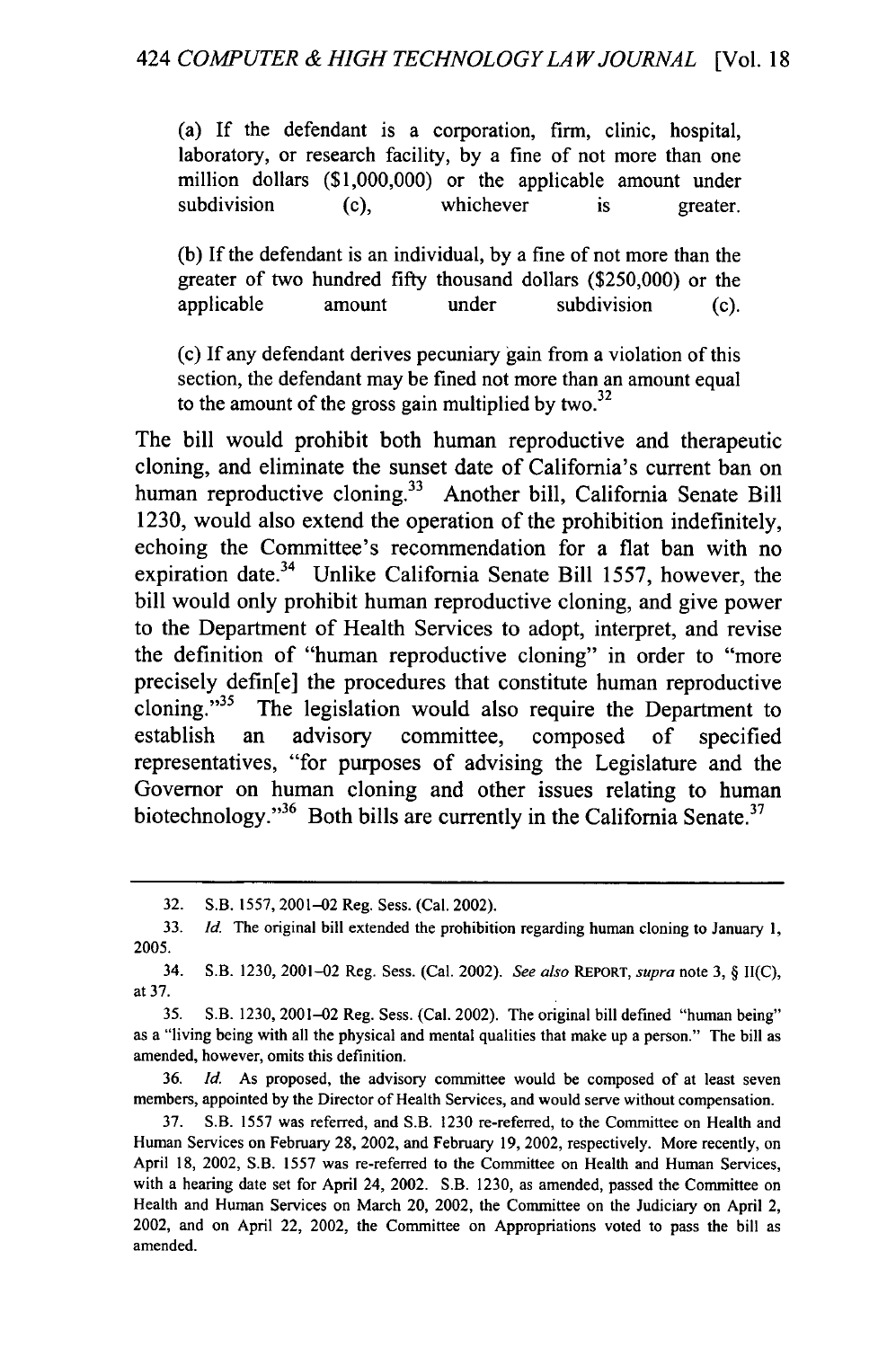No federal cloning-related legislation has passed, but ten bills have been introduced—seven in the House and three in the Senate during the first session of the  $107$ th Congress.<sup>38</sup> Similar to the California definition of human reproductive cloning, most of the bills generally define reproductive cloning as transferring the nucleus of a human somatic cell into an egg cell from which the nucleus has been removed or rendered inert for the purpose of initiating a pregnancy.<sup>39</sup> In contrast, human non-reproductive cloning, or therapeutic cloning, is generally defined as the use of such somatic cell nuclear transfer for the purpose of conducting research. Of these bills, five would prohibit only reproductive cloning, and five would prohibit both reproductive and therapeutic cloning.

Senator Dianne Feinstein introduced Senate Bill 1758 on December 3, 2001.<sup>40</sup> Entitled the Human Cloning Prohibition Act of 2001, the bill prohibits only reproductive cloning and specifically permits cloning technology for producing human stem cells.<sup>41</sup> Intentional violation of the provisions of the bill may result in both criminal and civil penalties, the former carrying a penalty of a fine and imprisonment of not more than ten years, and the latter carrying a civil penalty of \$1 million or three times the gross pecuniary gain resulting from the violation, whichever is greater.<sup>42</sup> The bill also adds Section 498C, Ethical Requirements for Nuclear Transplantation Research, to the Public Health Service Act and gives the Secretary of Health and Human Services exclusive authority to enforce the

<sup>38.</sup> Several bills were also introduced during the 105th and 106th Congresses, and various House and Senate subcommittees held a number of hearings. It should also be noted that on October 26, 1998, the Food and Drug Administration ("FDA") published a "Dear Colleague" letter asserting jurisdiction in regulating cloning experiments. *See* Letter from Stuart L. Nightingale, Associate Commissioner, FDA, to Institutional Review Boards (Oct. 26, 1998), *available at* http://www.fda.gov/oc/ohrt/irbs/irbletr.html. The asserted regulatory jurisdiction has given rise to a number of questions regarding the propriety and plausibility of the FDA's claim and the impact of such on federal legislative action. For an excellent discussion on this issue, see Richard A. Merrill & Bryan J. Rose, *FDA Regulation of Human Cloning: Usurpation or Statesmanship?,* 15 HARV. J.L. & TECH. 85 (2001). *See also* REPORT, *supra* note 3, § I(C)(1), at 13-14 (discussing whether the FDA has jurisdiction over human reproductive cloning and stating that the FDA "clearly [has] power over non-reproductive cloning when used as a treatment for human diseases or conditions.").

<sup>39.</sup> *See* CAL. HEALTH & SAFETY CODE § 24185(c) (2001) (defining human reproductive cloning as "the practice of creating or attempting to create a human being by transferring the nucleus from a human cell from whatever source into a human egg cell from which the nucleus has been removed for the purpose of, or to implant, the resulting product to initiate a pregnancy that could result in the birth of a human being.").

<sup>40.</sup> Human Cloning Prohibition Act of 2001, **S.** 1758, 107th Cong. (2001).

<sup>41.</sup> *Id. §4.*

<sup>42.</sup> **Id.**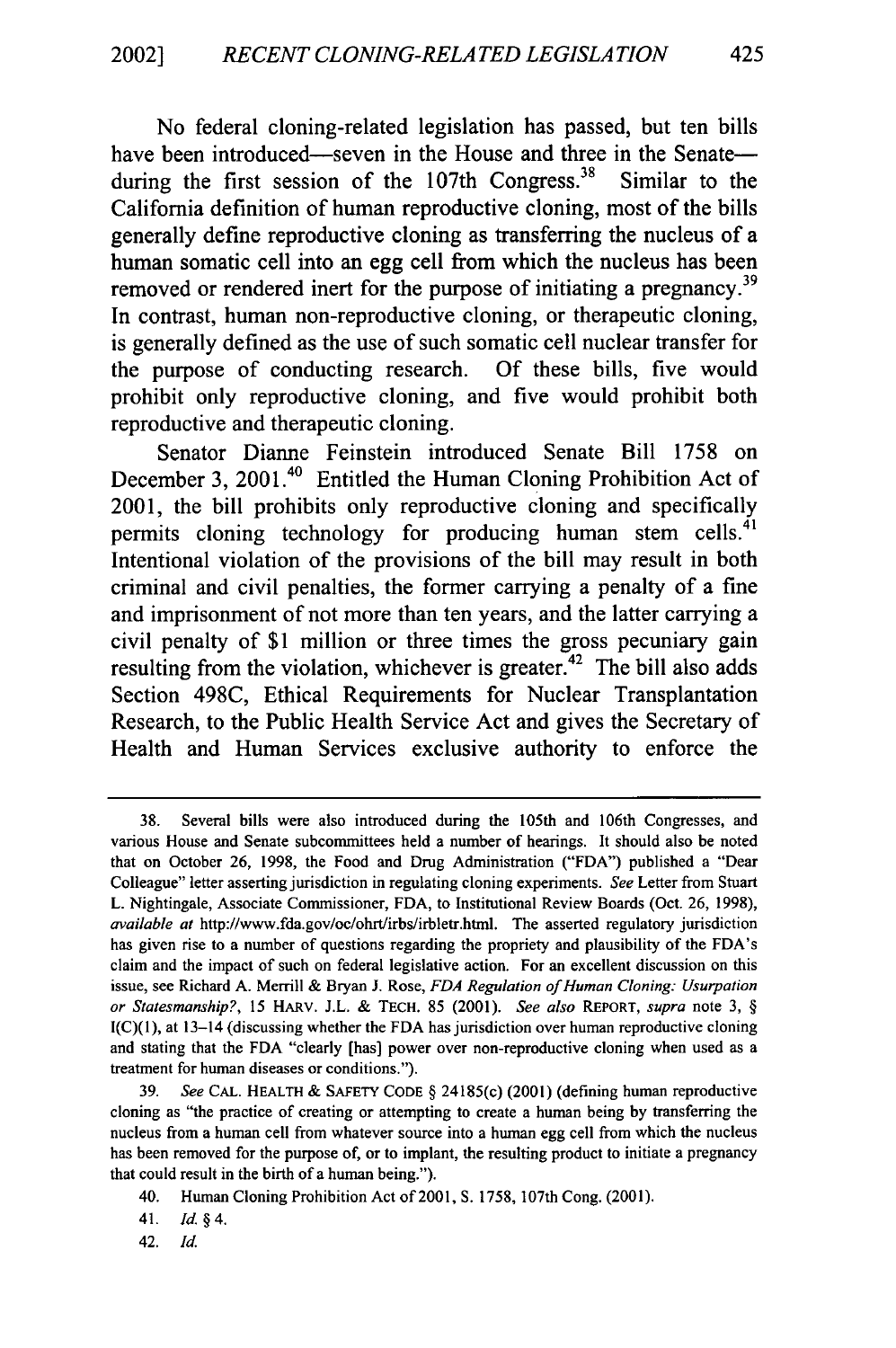section.<sup>43</sup> Section 498C would require therapeutic cloning activities to adhere to Federal regulations for the protection of human subjects in research and impose civil monetary penalties of not more than  $$250,000$  for intentional violations of these regulations.<sup>44</sup> The bill was read twice and referred to the Senate Committee on the Judiciary.

In the House of Representatives on June 14, 2001, Representative Greenwood introduced House Bill 2172, entitled the Cloning Prohibition Act of  $2001<sup>45</sup>$  and on July 24, 2001, introduced a substantially similar bill, House Bill 2608, also entitled the Cloning Prohibition Act of 2001.<sup>46</sup> Both bills would amend the Federal Food, Drug and Cosmetic Act, specifically prohibiting human reproductive cloning. House Bill 2172 would make unlawful the shipment or transportation of a product of somatic cell nuclear transfer knowing the product is intended to be used to initiate a pregnancy,  $47$  whereas House Bill 2608 would also prohibit the receipt of such product.<sup>48</sup> Both bills would exempt the following from the prohibition:

(1) The use of somatic cell nuclear transfer technology to clone molecules, DNA, cells, or tissues. (2) The use of mitochondrial, cytoplasmic, or gene therapy. (3) The use of in vitro fertilization, the administration of fertility-enhancing drugs, or the use of other medical procedures to assist a woman in becoming or remaining pregnant. (4) The use of somatic cell nuclear transfer technology to clone or otherwise create animals other than humans. (5) Any other activity (including biomedical, microbiological, or agricultural research or practices) not expressly prohibited ....

Each bill also requires individuals who intend to use human somatic cell nuclear transfer technology to register with the Secretary of Health and Human Services and to attest that the individual is aware of and will not violate the provisions of the bill.<sup>50</sup> The bills establish both civil monetary and criminal penalties, preempt any inconsistent State or local law and contain a ten-year sunset provision. Moreover, the bills would require the Institute of Medicine and the Secretary of Health and Human Services to enter into an agreement

- 48. H.R. 2608 § 2.
- 49. *Id. §* 2; H.R. 2172 *§* 2.
- 50. H.R. 2608 § 2; H.R. 2172 *§* 2.
- 51. H.R. 2608 § 2; H.R. 2172 § 2.

<sup>43.</sup> *Id.*

<sup>44.</sup> *Id.*

<sup>45.</sup> Cloning Prohibition Act of 2001, H.R. 2172, 107th Cong. (2001).

<sup>46.</sup> Cloning Prohibition Act of 2001, H.R. 2608, 107th Cong. (2001).

<sup>47.</sup> H.R. 2172 **§** 2.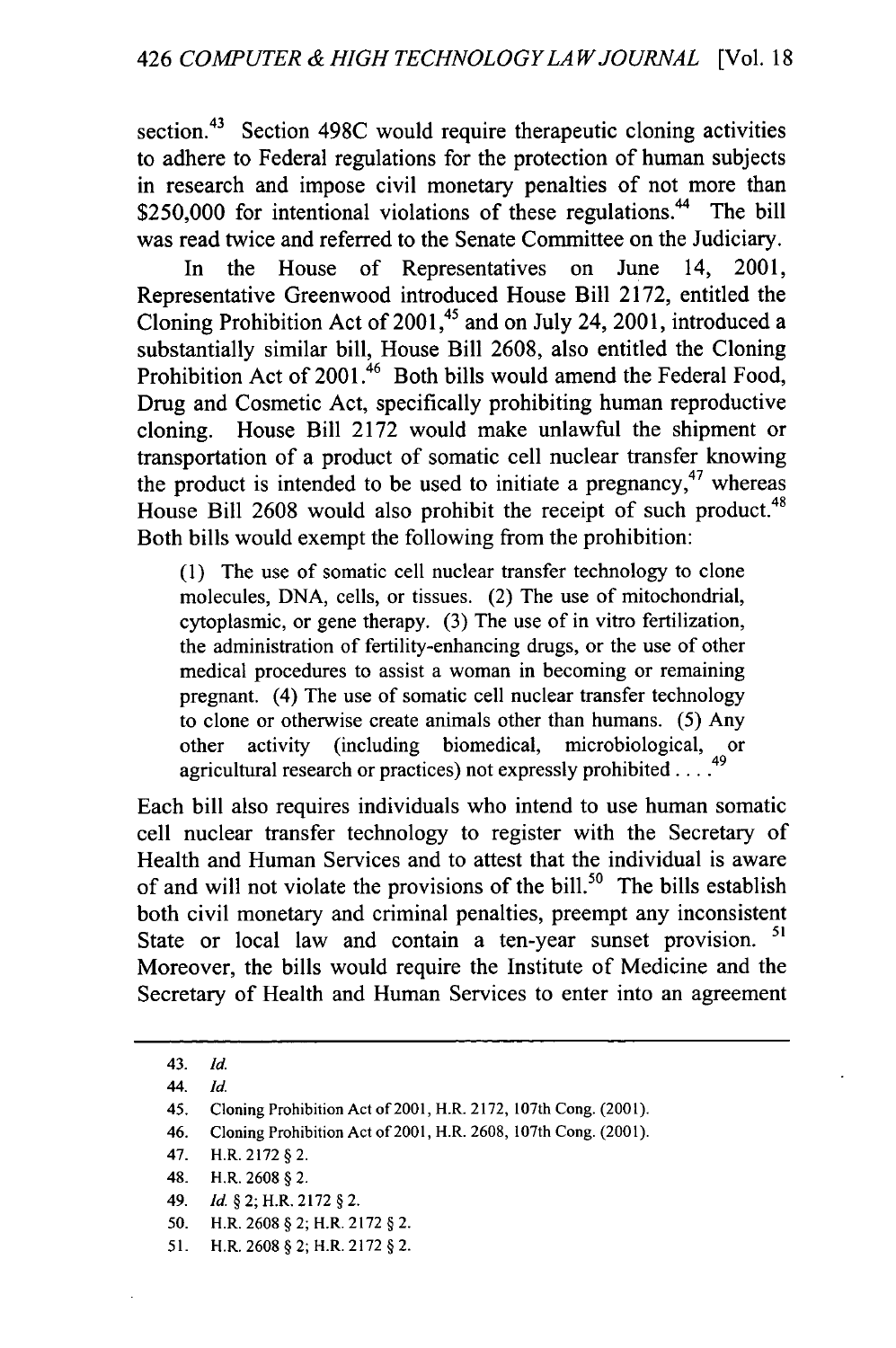under which the Institute of Medicine would conduct a study reviewing, evaluating and assessing the current state of knowledge about the biological properties of stem cells obtained from embryos, fetal tissues, and adult tissues.<sup>52</sup> House Bills 2172 and 2608 were both referred to the House Committee on Energy and Commerce, and to the House Energy and Commerce Subcommittee on Health on June 25 and July 31, 2001, respectively.

Also providing for a prohibition on human reproductive cloning, Representative Ehlers introduced House Bill 1608, entitled the Human Cloning Prohibition Act of 2001, on April 26, 2001.<sup>53</sup> The bill states Congressional findings that, among others, genetic science, "including cloning technology and stem cell research, holds great promise for medical breakthroughs, including cures and treatments for diseases,"<sup>54</sup> while further finding that "[h]uman cloning raises serious moral, ethical, societal, and safety concerns that necessitate a legislative ban."<sup>55</sup> House Bill 1608 would prohibit the knowing replacement of the nucleus of an oocyte with the nucleus of a human somatic cell, except if prior to replacement of the oocyte the nucleus of the human somatic cell has been modified so that the cell cannot develop to completion.<sup>56</sup> Violation of the bill's provisions would carry civil and criminal penalties.<sup>57</sup> The bill was referred to the House Committee on the Judiciary and on June 14, 2001, referred to the House Judiciary Subcommittee on Crime.

While most of the human cloning-related bills establish both civil and criminal penalties, House Bill 1260, the Ban on Human Cloning Act, would impose only criminal penalties.<sup>58</sup> Introduced by Representative Kems on March 28, 2001, the bill would make it unlawful for anyone to engage in human cloning and defines that term as a procedure by which the person "transfers the nucleus of a human somatic cell into an egg cell from which the nucleus has been removed."<sup>59</sup> On June 14, 2001, the bill was referred to the House Judiciary Subcommittee on Crime.

Similar to House Bill 1260, on April 5, 2001 Senator Ben Nighthorse Campbell introduced Senate Bill 704, which would also

57. Id.

59. Id. **§2.**

427

<sup>52.</sup> H.R. 2608 § 3; H.R. 2172 § 3.

<sup>53.</sup> Human Cloning Prohibition Act of 2001, H.R. 1608, 107th Cong. (2001).

<sup>54.</sup> *Id.* **§2.**

<sup>55.</sup> Id.

<sup>56.</sup> Id. *§3.*

<sup>58.</sup> Ban on Human Cloning Act, H.R. 1260, 107th Cong. (2001).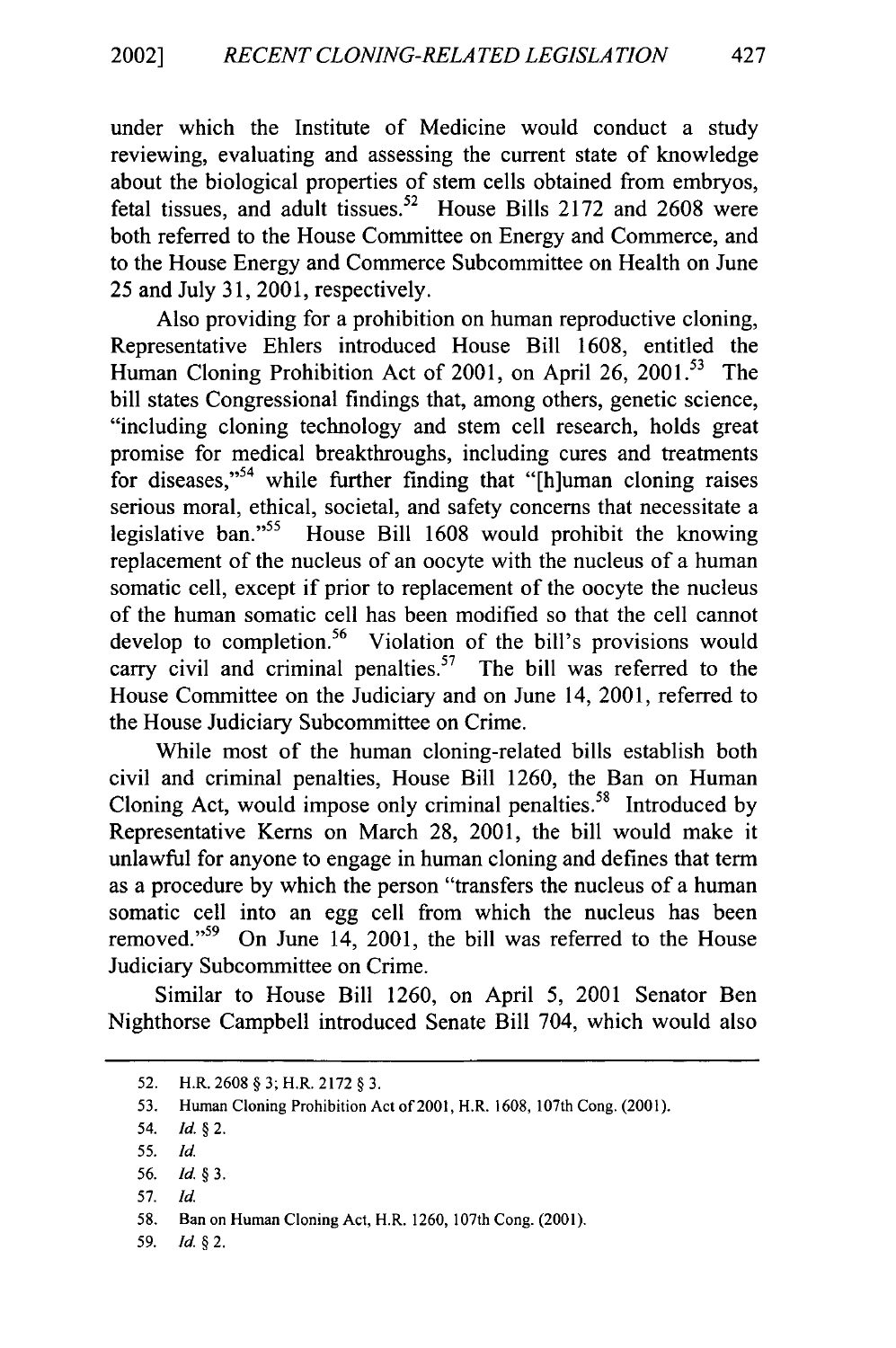make it unlawful for anyone to engage in reproductive cloning.<sup>60</sup> The bill defines human cloning as:

(A) the use of somatic cell nuclear transfer or any other cloning technique for the purpose of initiating or attempting to initiate a human pregnancy;

(B) the implantation of a conceptus, blastocyst, or embryo created through somatic cell nuclear transfer into a mammalian uterus; or

(C) the creation of genetically identical siblings by dividing a conceptus, blastocyst, or embryo for the purpose of initiating or attempting to initiate a human pregnancy.<sup>61</sup>

Federal funds, moreover, could not be obligated or expended to conduct or support any research the purpose of which would be to engage in a human cloning procedure.<sup> $62$ </sup> Both civil and criminal penalties are provided for violation of the provisions of the bill.<sup>63</sup> Senate Bill 704 was referred to the House Energy and Commerce Subcommittee on Health.

Another bill, House Bill 1372, introduced by Representative Steams on April 3, 2001, would also prevent the obligation or expenditure of Federal funds to conduct or support any project or research "that includes the use of human somatic cell nuclear transfer technology to produce an oocyte that is undergoing cell division toward development of a fetus." $64$  Entitled the Human Cloning Research Prohibition Act, the bill also allows the use of somatic cell nuclear transfer or other cloning technologies to clone molecules, DNA, cells other than human embryo cells or tissues and to use such techniques to create animals other than humans.<sup>65</sup> Furthermore, the Director of the National Science Foundation would be required to enter into an agreement with the National Research Council to review and report on implementation of the act within five years.<sup>66</sup> The bill also illustrates Congress's position regarding international prohibition.<sup>67</sup> House Bill 1372 was referred to the House Committees on Energy and Commerce and on Science. On April 12, 2001, it was

<sup>60.</sup> Human Cloning Prohibition Act, **S.** 704, 107th Cong. (2001).

<sup>61.</sup> **Id.** *§3.*

<sup>62.</sup> *Id.*

<sup>63.</sup> Id. *§4.*

<sup>64.</sup> Human Cloning Research Prohibition Act, H.R. 1372, 107th Cong. *§* 2 (2001).

<sup>65.</sup> **Id.** *§4.*

<sup>66.</sup> Id. *§2.*

<sup>67.</sup> Id. *§* 5 (expressing the sense of Congress that other countries should establish substantially equivalent restrictions).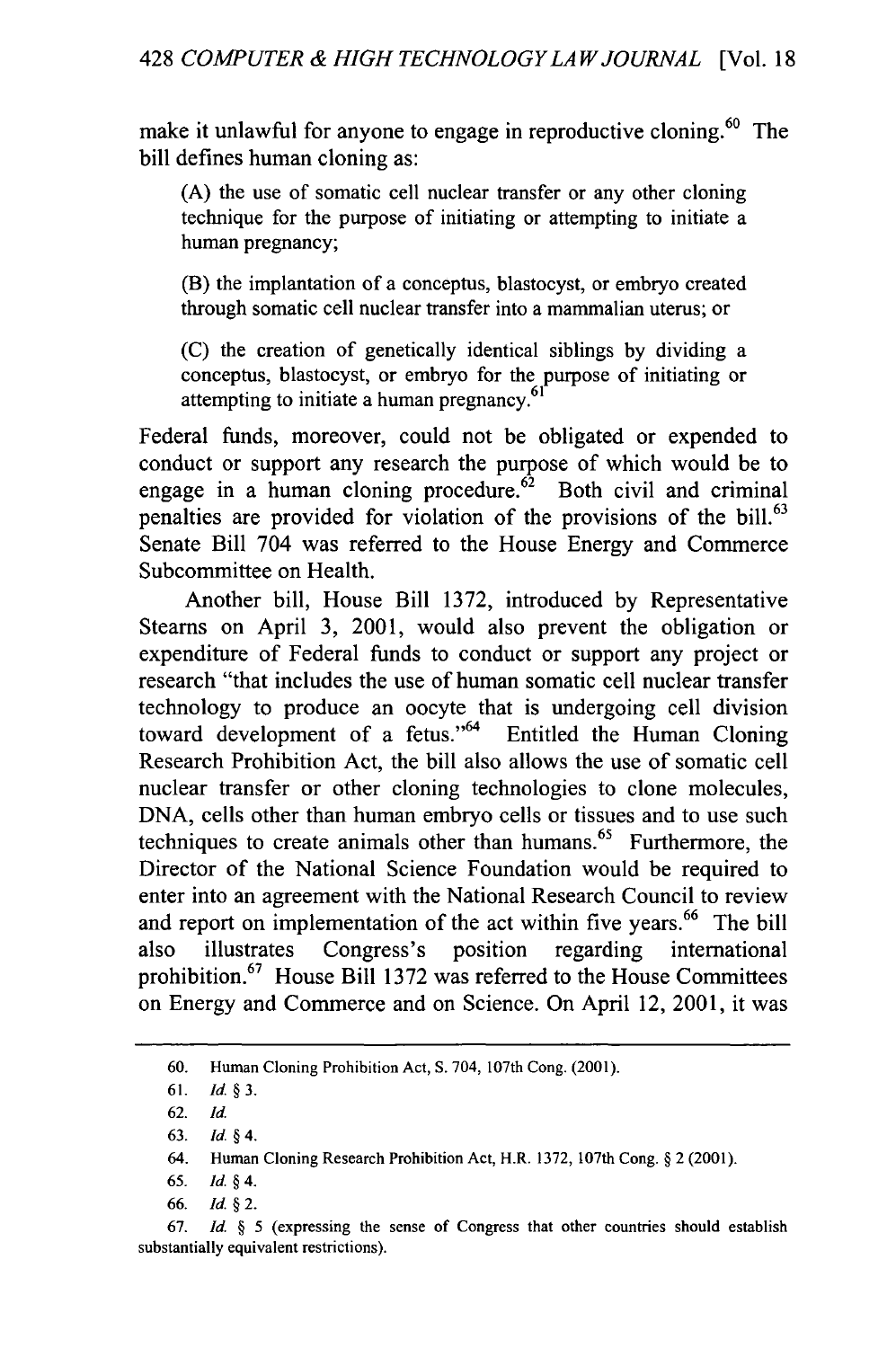referred to the House Science Subcommittee on Research, and four days later, the bill was referred to the House Energy and Commerce Subcommittee on Health.

Two substantially similar bills, House Bill 1644 and Senate Bill 790, both introduced on April 26, 2001, by Representative Weldon and Senator Brownback, respectively, would prohibit both therapeutic and reproductive cloning.<sup>68</sup> Any public or private person or entity, in affecting interstate commerce, would be prohibited from performing or attempting to perform human cloning, participating in an attempt to perform human cloning or shipping or receiving the product of human cloning for any purpose.<sup>69</sup> Areas of scientific research not specifically prohibited, however, would be permissible, including research in the use of nuclear transfer or other cloning techniques to produce molecules, DNA, cells other than human embryos, tissues, organs, plants or animals other than humans.<sup>70</sup> Criminal and civil penalties are provided for violation of provisions of the bills. 71 Senate Bill 790 was read twice and referred to the Committee on the Judiciary. House Bill 1644 was referred to the Committee on the Judiciary and to the Committee on Energy and Commerce. On May 4, 2001, House Bill 1644 was referred to the House Energy and Commerce Subcommittee on Health, and a hearing was held on the bill on June 20, 2001. The bill was also referred to the House Judiciary Subcommittee on Crime, which also held a hearing, on June 19, 2001.

The only bill to pass the House, House Bill 2505, would, like House Bill 1644, prohibit both reproductive and therapeutic cloning. Introduced by Representative Weldon on July 16, 2001, the Human Cloning Prohibition Act of 2001 would prohibit any person or entity in or affecting interstate commerce from knowingly (1) performing or attempting to perform human cloning, (2) participating in such an attempt, (3) shipping or receiving for any purpose an embryo produced by human cloning or any product derived from such embryo or (4) importing such an embryo.<sup>72</sup> Other areas of scientific research, identical to the scientific research exceptions contained in House Bill 1644, would be allowed.<sup>73</sup> The bill also provides civil and criminal

429

<sup>68.</sup> Human Cloning Prohibition Act of 2001, H.R. 1644, 107th Cong. (2001); Human Cloning Prohibition Act of 2001, **S.** 790, 107th Cong. (2001).

<sup>69.</sup> H.R. 1644 **§** 3; **S.** 790 **§** 3.

<sup>70.</sup> H.R. 1644 **§** 3; **S.** 790 **§** 3.

<sup>71.</sup> H.R. 1644 **§** 3; **S.** 790 **§** 3.

<sup>72.</sup> Human Cloning Prohibition Act of 2001, H.R. 2505, 107th Cong. (2001).

<sup>73.</sup> *Id. § 2. See* H.R. 1644 and accompanying text.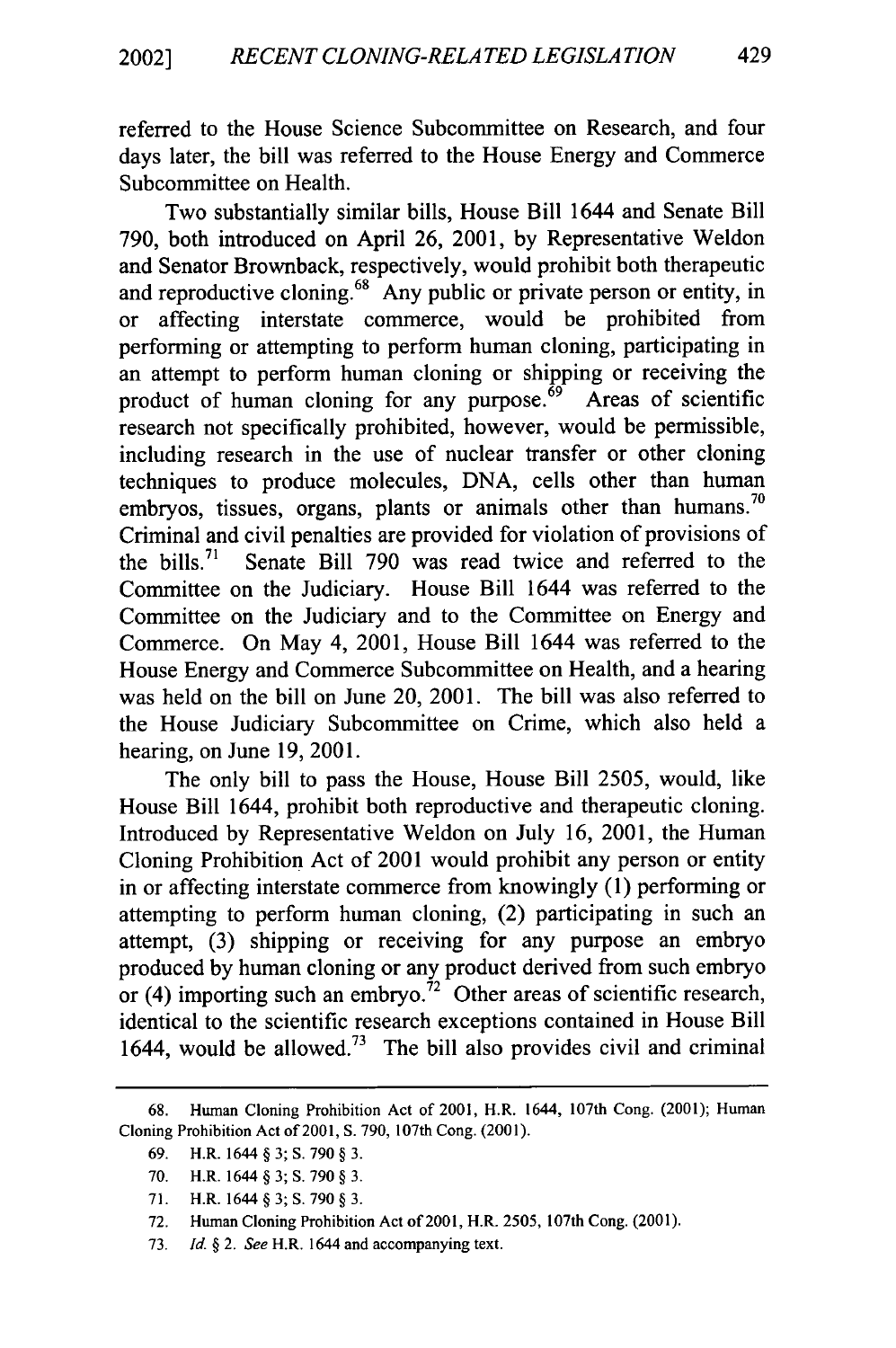penalties for violation of the provisions of the bill.<sup>74</sup> The General Accounting Office, moreover, would be required under the Act to conduct a study on the use of new medical developments using somatic cell nuclear transfer and evaluate current public attitudes and prevailing ethical views concerning the use of somatic cell nuclear transfer.<sup>75</sup>

After referral to the House Committee on the Judiciary, the House Judiciary Subcommittee on Crime and two markup sessions, the House passed House Bill 2505 on July 31, 2001, by a vote of 265 to 162. On December 3, 2001, Senators Lott and Brownback proposed, and the Senate considered, a measure that would have imposed a six-month moratorium on all reproductive and therapeutic cloning activities. The amendment, which included the text of House Bill 2505, was combined with a controversial measure involving oil drilling in a national wildlife refuge. The amendment was set aside, despite the urging of the Bush Administration to pass House Bill 2505, since the Senate failed to invoke cloture, which would have required a vote on the substance of the amendment. Subsequently, the Senate has read House Bill 2505 twice, and on August 3, 2001, placed the bill on the Senate calendar.

#### III. CONCLUSION

The various federal bills introduced in the first session of the 107th Congress would either prohibit only reproductive cloning or prohibit both reproductive and therapeutic cloning. California has already banned human reproductive cloning, but as the California Advisory Committee on Human Cloning recommends, the State should reasonably regulate human non-reproductive cloning while indefinitely prohibiting human reproductive cloning. Implementation of that regulation, however, should be strong enough to effectuate the intent of the California Legislature, while at the same time provide flexibility in defining and identifying developments in the human biotechnology field. Issues of federalism, however, will continue to permeate any discussion or recommendation for regulation unless and until the federal government takes legislative action in the human cloning area.

To date, though, no human cloning-related federal legislation has been enacted. In that vacuum, California and other states have passed

<sup>74.</sup> *Id.*

<sup>75.</sup> *Id. §3.*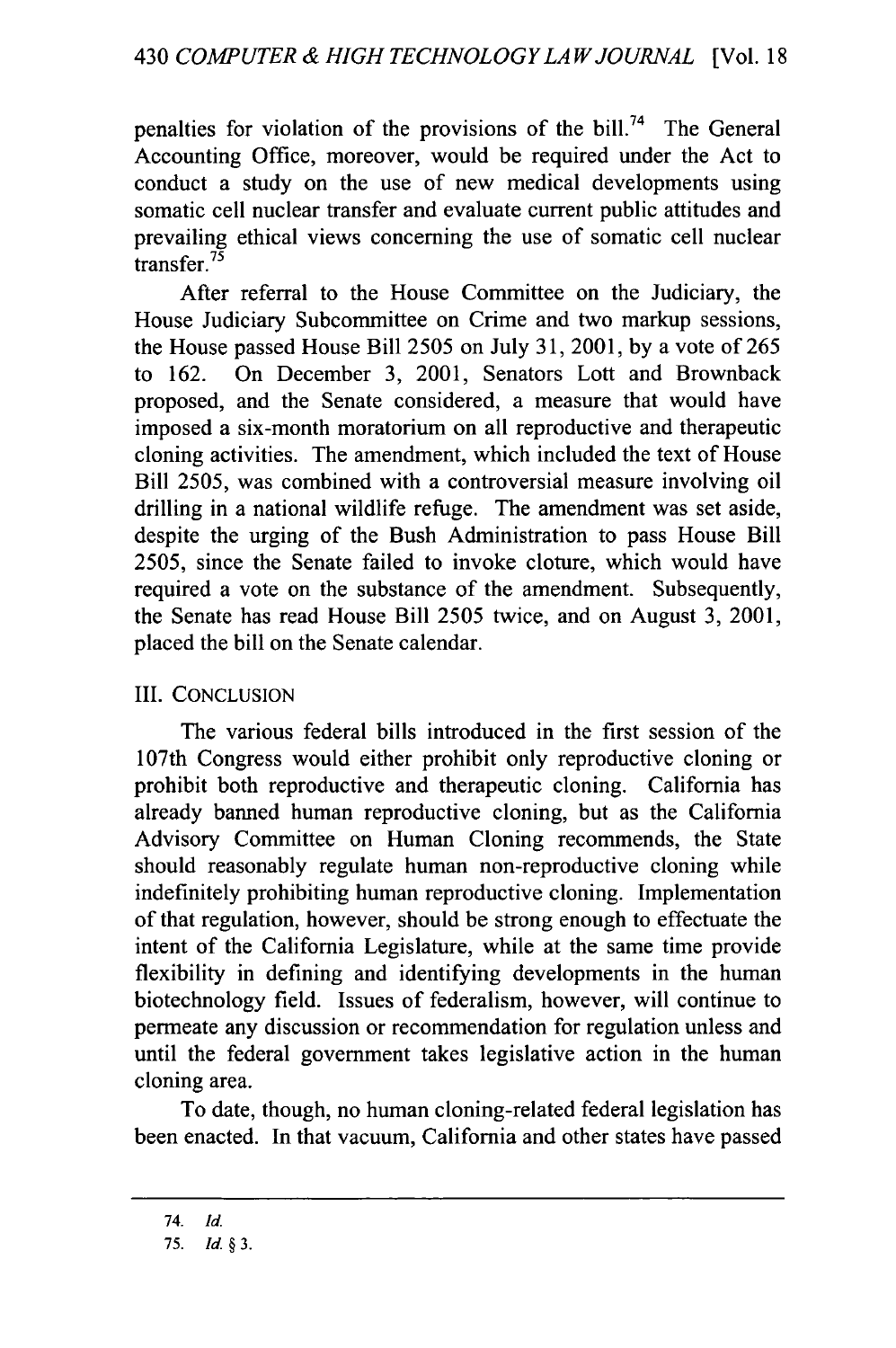comprehensive legislation prohibiting human reproductive cloning. Because California's prohibition is operative only until January 1, 2003, swift action—whether at the state or federal level—is all the more crucial. Such action, though, should neither be hasty nor reflexive to whims of scientists and religious leaders announcing claims to clone themselves and others. A guarded approach-balancing the benefits and burdens, advantages, and disadvantages of such technology-will allow for, perhaps, a better brave new world-"a world," as Herder once said, in which "we ourselves create."<sup>76</sup>

**<sup>76.</sup> ISAIAH** BERLIN, *Herder and the Enlightenment, in* **THE** PROPER **STUDY** OF **MANKIND** 359 (Henry Hardy & Roger Hausheer eds., 1997) (quoting 8 **JOHANN** GOTTFRIED VON HERDER, SAMMTLICHE WERKE 252 (Berhard Suphan ed., 1913).